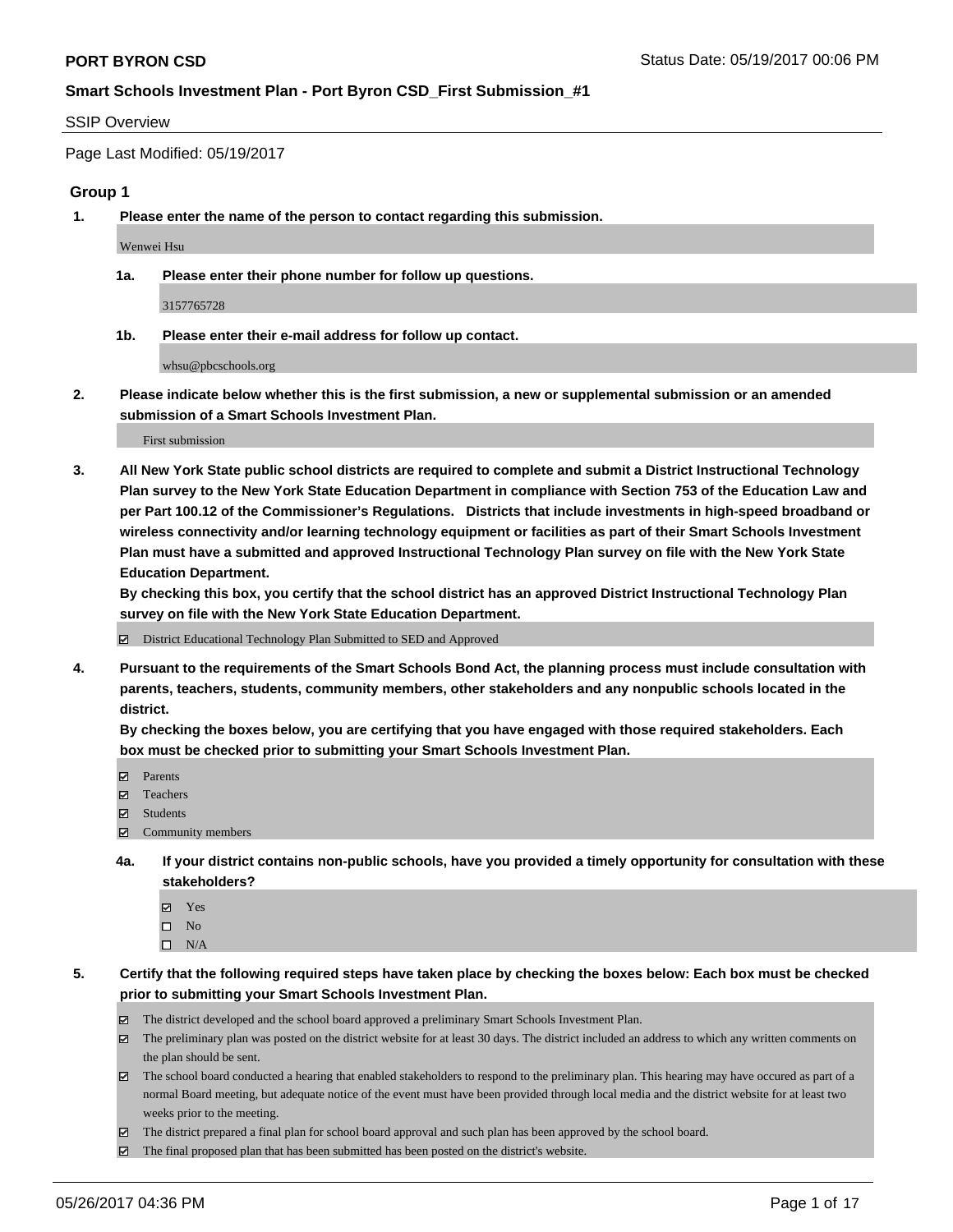SSIP Overview

Page Last Modified: 05/19/2017

**5a. Please upload the proposed Smart Schools Investment Plan (SSIP) that was posted on the district's website, along with any supporting materials. Note that this should be different than your recently submitted Educational Technology Survey. The Final SSIP, as approved by the School Board, should also be posted on the website and remain there during the course of the projects contained therein.**

SSIP - PB rev2.pdf

**5b. Enter the webpage address where the final Smart Schools Investment Plan is posted. The Plan should remain posted for the life of the included projects.**

http://www.pbcschools.org/SmartSchools/index.cfm

**6. Please enter an estimate of the total number of students and staff that will benefit from this Smart Schools Investment Plan based on the cumulative projects submitted to date.**

1,200

**7. An LEA/School District may partner with one or more other LEA/School Districts to form a consortium to pool Smart Schools Bond Act funds for a project that meets all other Smart School Bond Act requirements. Each school district participating in the consortium will need to file an approved Smart Schools Investment Plan for the project and submit a signed Memorandum of Understanding that sets forth the details of the consortium including the roles of each respective district.**

 $\Box$  The district plans to participate in a consortium to partner with other school district(s) to implement a Smart Schools project.

**8. Please enter the name and 6-digit SED Code for each LEA/School District participating in the Consortium.**

| <b>Partner LEA/District</b> | <b>ISED BEDS Code</b> |
|-----------------------------|-----------------------|
| (No Response)               | (No Response)         |

**9. Please upload a signed Memorandum of Understanding with all of the participating Consortium partners.**

(No Response)

**10. Your district's Smart Schools Bond Act Allocation is:**

\$1,179,472

**11. Enter the budget sub-allocations by category that you are submitting for approval at this time. If you are not budgeting SSBA funds for a category, please enter 0 (zero.) If the value entered is \$0, you will not be required to complete that survey question.**

|                                              | Sub-           |
|----------------------------------------------|----------------|
|                                              | Allocations    |
| <b>School Connectivity</b>                   | 42,700         |
| <b>Connectivity Projects for Communities</b> | $\overline{0}$ |
| Classroom Technology                         | $\overline{0}$ |
| Pre-Kindergarten Classrooms                  | 0              |
| Replace Transportable Classrooms             | $\mathbf 0$    |
| <b>High-Tech Security Features</b>           | $\overline{0}$ |
| Totals:                                      | 42,700         |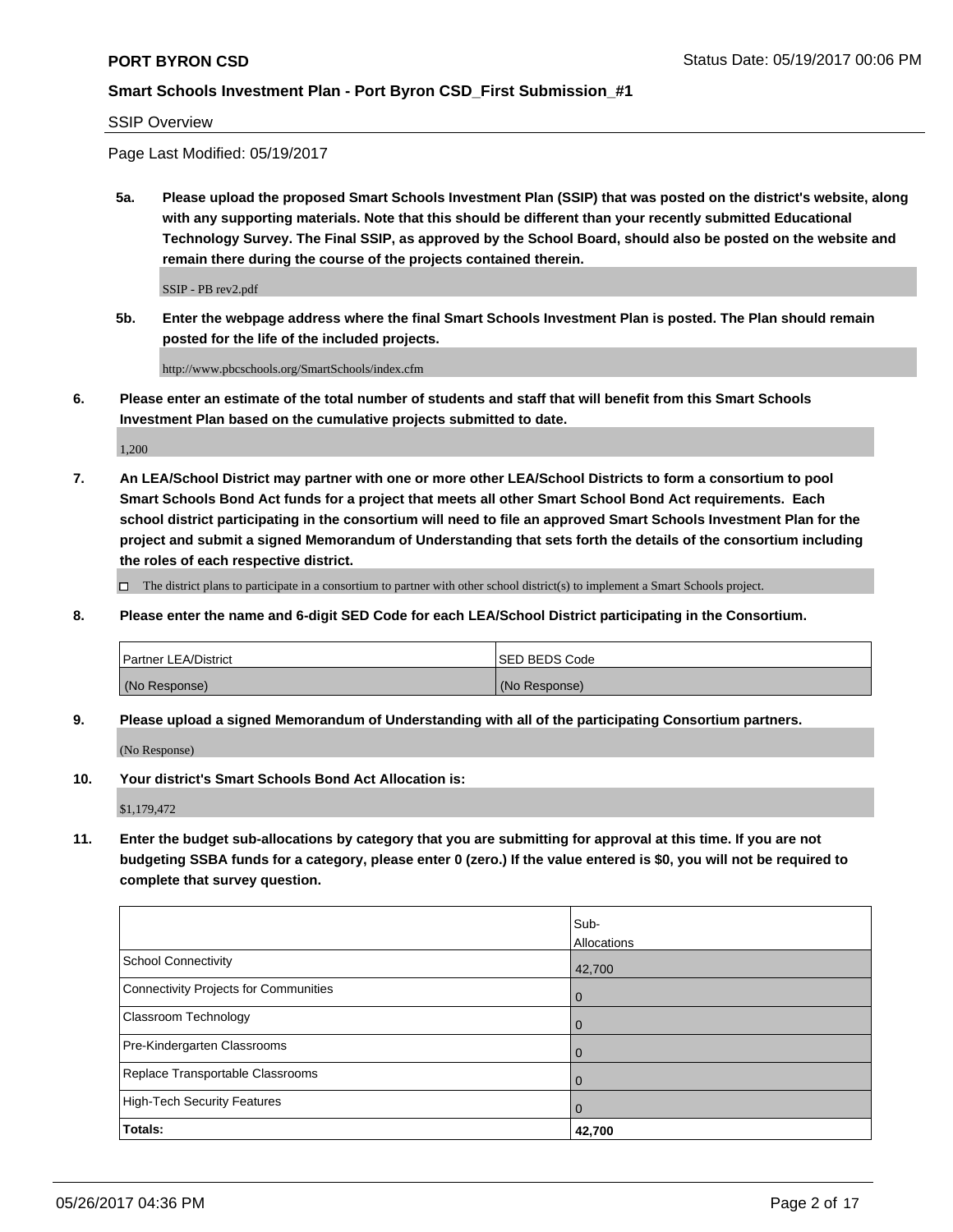### School Connectivity

Page Last Modified: 05/19/2017

## **Group 1**

- **1. In order for students and faculty to receive the maximum benefit from the technology made available under the Smart Schools Bond Act, their school buildings must possess sufficient connectivity infrastructure to ensure that devices can be used during the school day. Smart Schools Investment Plans must demonstrate that:**
	- **sufficient infrastructure that meets the Federal Communications Commission's 100 Mbps per 1,000 students standard currently exists in the buildings where new devices will be deployed, or**
	- **is a planned use of a portion of Smart Schools Bond Act funds, or**
	- **is under development through another funding source.**

**Smart Schools Bond Act funds used for technology infrastructure or classroom technology investments must increase the number of school buildings that meet or exceed the minimum speed standard of 100 Mbps per 1,000 students and staff within 12 months. This standard may be met on either a contracted 24/7 firm service or a "burstable" capability. If the standard is met under the burstable criteria, it must be:**

**1. Specifically codified in a service contract with a provider, and**

**2. Guaranteed to be available to all students and devices as needed, particularly during periods of high demand, such as computer-based testing (CBT) periods.**

**Please describe how your district already meets or is planning to meet this standard within 12 months of plan submission.**

Our district currently has about 1,000 students, and our internet bandwidth is at 150 Mbps. Our district already meets the current requirement. In addition, district has already purchased appliance that will allow up to 300 Mbps for internet bandwidth during periods of high demand.

- **1a. If a district believes that it will be impossible to meet this standard within 12 months, it may apply for a waiver of this requirement, as described on the Smart Schools website. The waiver must be filed and approved by SED prior to submitting this survey.**
	- By checking this box, you are certifying that the school district has an approved waiver of this requirement on file with the New York State Education Department.
- **2. Connectivity Speed Calculator (Required)**

|                         | Number of<br>Students | Multiply by<br>100 Kbps | Divide by 1000 Current Speed<br>to Convert to<br>Reauired<br>Speed in Mb | lin Mb | <b>Expected</b><br>Speed to be<br>Attained Within   Required<br>12 Months | Expected Date<br><b>When</b><br>Speed Will be<br>Met |
|-------------------------|-----------------------|-------------------------|--------------------------------------------------------------------------|--------|---------------------------------------------------------------------------|------------------------------------------------------|
| <b>Calculated Speed</b> | 1.000                 | 100.000                 | 100                                                                      | 150    | 150                                                                       | Current                                              |

## **3. Describe how you intend to use Smart Schools Bond Act funds for high-speed broadband and/or wireless connectivity projects in school buildings.**

We intend to use the SSBA funds to upgrade our district's wireless infrastructure. The district currently has 802.11ac capable access points installed in all instructional classrooms. With the proposed purchase of two 10Gbps wireless LAN controllers, it will provide additional bandwidth as well as redundancy.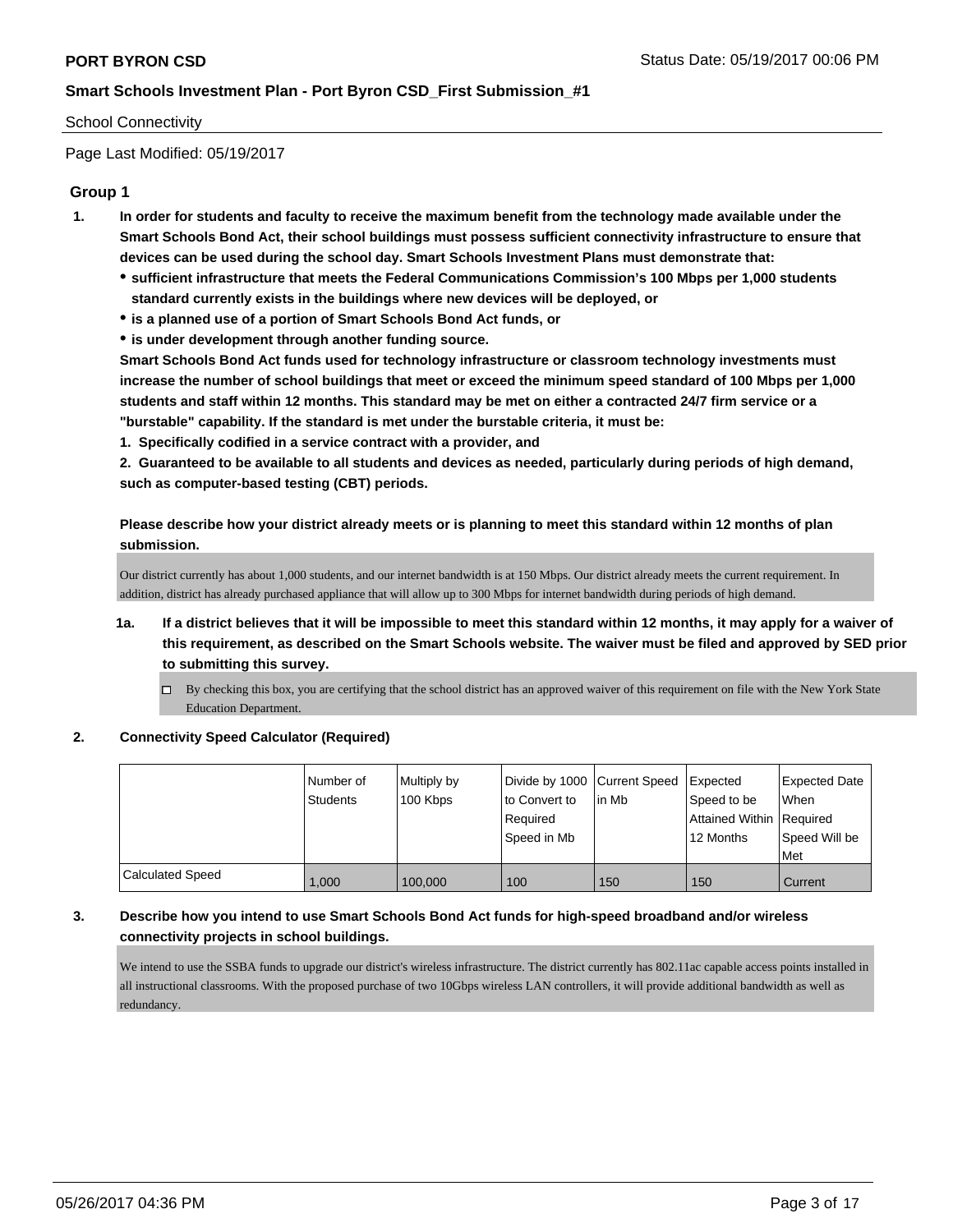#### School Connectivity

Page Last Modified: 05/19/2017

**4. Describe the linkage between the district's District Instructional Technology Plan and the proposed projects. (There should be a link between your response to this question and your response to Question 1 in Part E. Curriculum and Instruction "What are the district's plans to use digital connectivity and technology to improve teaching and learning?)**

The proposed project will strengthen the already robust wireless network within the district. As the district continues to expand its 1:1 program according to the District Instructional Technology Plan, it is crucial for us to continuously invest in infrastructure upgrade in order to support all the devices.

The 1:1 program expands instructional opportunities inside and outside of the classrooms for the students. Teachers are also able to increase creativity, collaboration, and communication by incorporating technology into their lessons. The proposed project is one of the many steps we will have to take in order to achieve that goal.

**5. If the district wishes to have students and staff access the Internet from wireless devices within the school building, or in close proximity to it, it must first ensure that it has a robust Wi-Fi network in place that has sufficient bandwidth to meet user demand.**

**Please describe how you have quantified this demand and how you plan to meet this demand.**

We intend to use the SSBA funds to upgrade our district's wireless infrastructure. The district currently has 802.11ac capable access points installed in all instructional classrooms. With the proposed purchase of two 10Gbps wireless LAN controllers, it will provide additional bandwidth as well as redundancy.

**6. As indicated on Page 5 of the guidance, the Office of Facilities Planning will have to conduct a preliminary review of all capital projects, including connectivity projects.**

**Please indicate on a separate row each project number given to you by the Office of Facilities Planning.**

| Project Number        |  |
|-----------------------|--|
| 05-11-01-04-0-004-BA1 |  |

**7. Certain high-tech security and connectivity infrastructure projects may be eligible for an expedited review process as determined by the Office of Facilities Planning.**

**Was your project deemed eligible for streamlined review?**

Yes

**7a. Districts that choose the Streamlined Review Process will be required to certify that they have reviewed all installations with their licensed architect or engineer of record and provide that person's name and license number. The licensed professional must review the products and proposed method of installation prior to implementation and review the work during and after completion in order to affirm that the work was codecompliant, if requested.**

I certify that I have reviewed all installations with a licensed architect or engineer of record.

**8. Include the name and license number of the architect or engineer of record.**

| 'Name              | License Number |
|--------------------|----------------|
| <b>Brian Trott</b> | 25971          |

**9. If you are submitting an allocation for School Connectivity complete this table. Note that the calculated Total at the bottom of the table must equal the Total allocation for this category that you entered in the SSIP Overview overall budget.**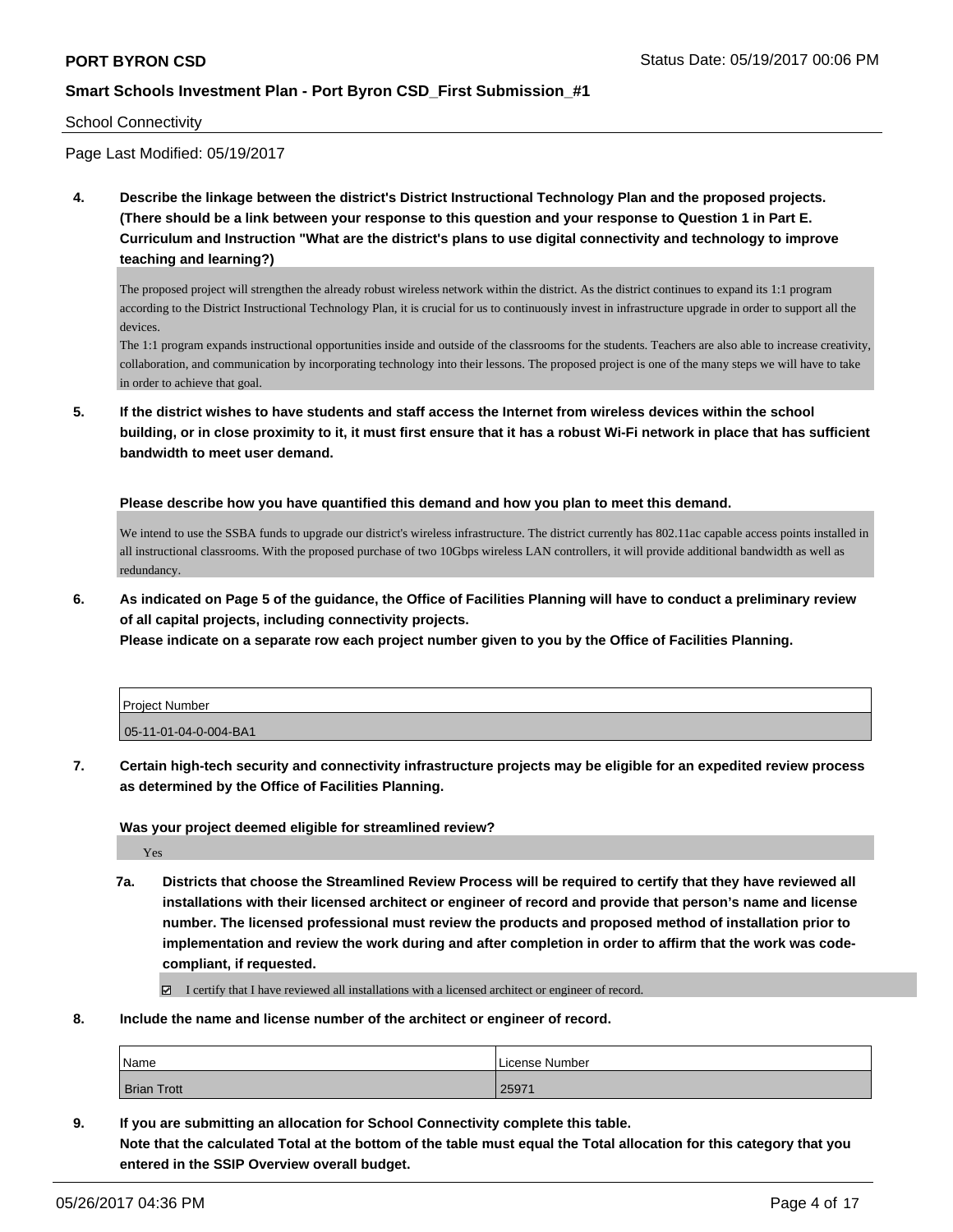School Connectivity

Page Last Modified: 05/19/2017

|                                            | Sub-           |
|--------------------------------------------|----------------|
|                                            | Allocation     |
| Network/Access Costs                       | 42,700         |
| <b>Outside Plant Costs</b>                 | $\overline{0}$ |
| School Internal Connections and Components | $\overline{0}$ |
| <b>Professional Services</b>               | $\overline{0}$ |
| Testing                                    | $\overline{0}$ |
| <b>Other Upfront Costs</b>                 | $\overline{0}$ |
| <b>Other Costs</b>                         | $\overline{0}$ |
| Totals:                                    | 42,700         |

**10. Please detail the type, quantity, per unit cost and total cost of the eligible items under each sub-category. This is especially important for any expenditures listed under the "Other" category. All expenditures must be eligible for tax-exempt financing to be reimbursed through the SSBA. Sufficient detail must be provided so that we can verify this is the case. If you have any questions, please contact us directly through smartschools@nysed.gov. NOTE: Wireless Access Points should be included in this category, not under Classroom Educational Technology, except those that will be loaned/purchased for nonpublic schools.**

| Select the allowable expenditure | Item to be purchased            | Quantity | Cost per Item | Total Cost |
|----------------------------------|---------------------------------|----------|---------------|------------|
| type.                            |                                 |          |               |            |
| Repeat to add another item under |                                 |          |               |            |
| each type.                       |                                 |          |               |            |
| Network/Access Costs             | Cisco 5520 Wireless Controller  |          | 11.400        | 22,800     |
| Network/Access Costs             | Cisco Wireless AP Adder License | 100      | 199           | 19,900     |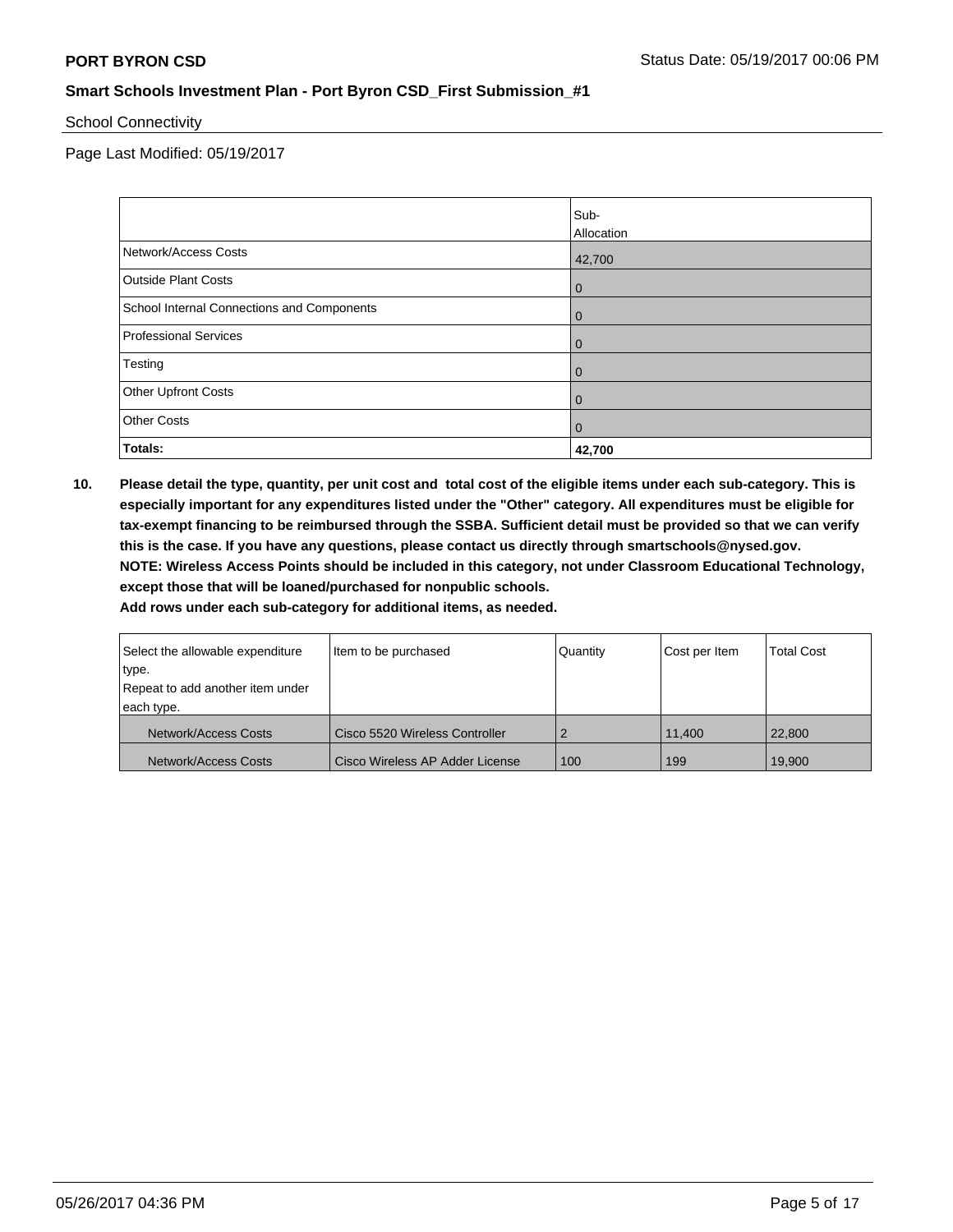Community Connectivity (Broadband and Wireless)

### **Group 1**

**1. Describe how you intend to use Smart Schools Bond Act funds for high-speed broadband and/or wireless connectivity projects in the community.**

(No Response)

**2. Please describe how the proposed project(s) will promote student achievement and increase student and/or staff access to the Internet in a manner that enhances student learning and/or instruction outside of the school day and/or school building.**

(No Response)

**3. Community connectivity projects must comply with all the necessary local building codes and regulations (building and related permits are not required prior to plan submission).**

 $\Box$  I certify that we will comply with all the necessary local building codes and regulations.

**4. Please describe the physical location of the proposed investment.**

(No Response)

**5. Please provide the initial list of partners participating in the Community Connectivity Broadband Project, along with their Federal Tax Identification (Employer Identification) number.**

| <b>Project Partners</b> | Federal ID#   |
|-------------------------|---------------|
| (No Response)           | (No Response) |

**6. If you are submitting an allocation for Community Connectivity, complete this table. Note that the calculated Total at the bottom of the table must equal the Total allocation for this category that you entered in the SSIP Overview overall budget.**

|                                    | Sub-Allocation |
|------------------------------------|----------------|
| Network/Access Costs               | (No Response)  |
| Outside Plant Costs                | (No Response)  |
| <b>Tower Costs</b>                 | (No Response)  |
| <b>Customer Premises Equipment</b> | (No Response)  |
| Professional Services              | (No Response)  |
| Testing                            | (No Response)  |
| <b>Other Upfront Costs</b>         | (No Response)  |
| <b>Other Costs</b>                 | (No Response)  |
| Totals:                            | 0              |

**7. Please detail the type, quantity, per unit cost and total cost of the eligible items under each sub-category. This is especially important for any expenditures listed under the "Other" category. All expenditures must be capital-bond eligible to be reimbursed through the SSBA. If you have any questions, please contact us directly through smartschools@nysed.gov.**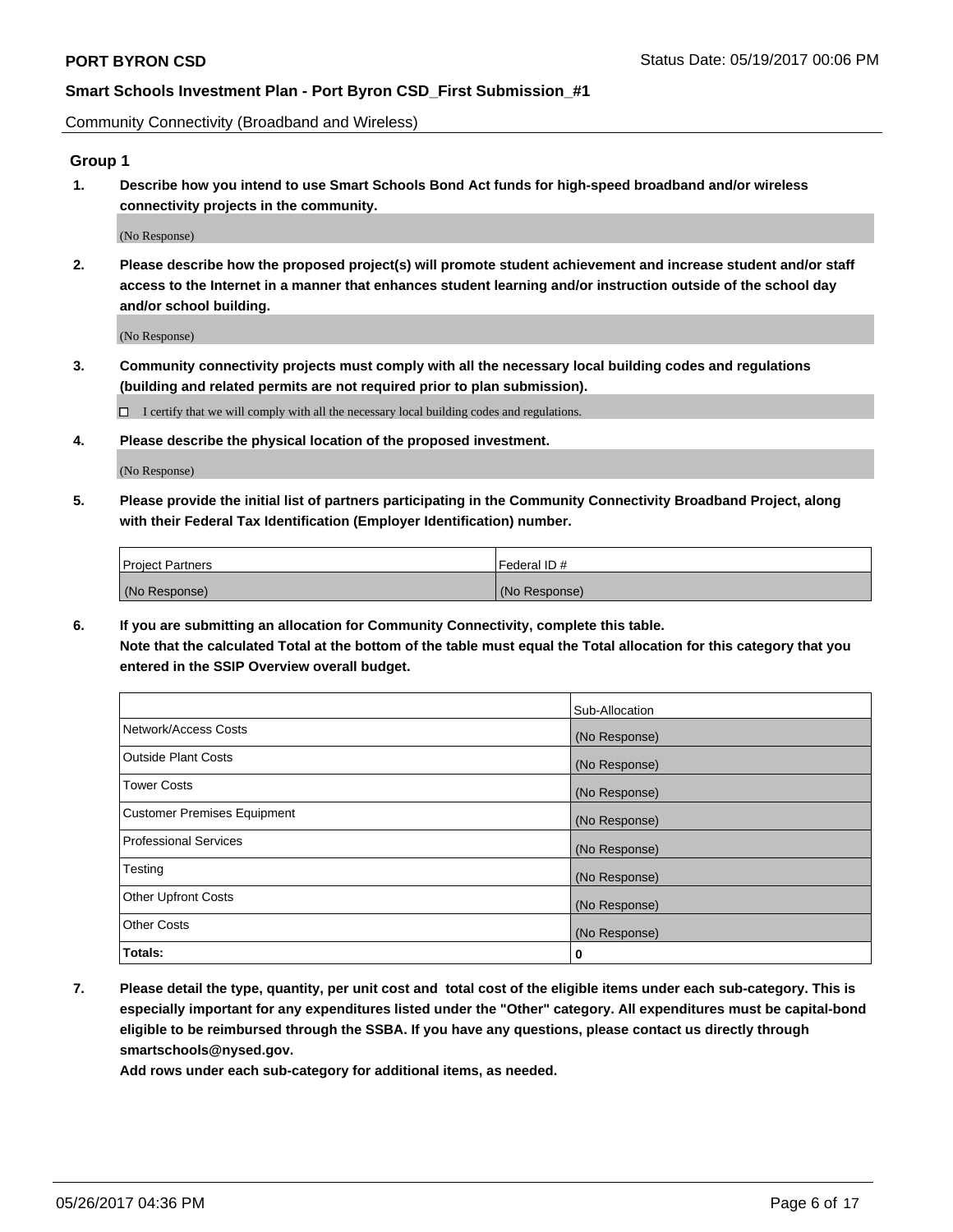Community Connectivity (Broadband and Wireless)

| Select the allowable expenditure | Item to be purchased | Quantity      | Cost per Item | <b>Total Cost</b> |
|----------------------------------|----------------------|---------------|---------------|-------------------|
| type.                            |                      |               |               |                   |
| Repeat to add another item under |                      |               |               |                   |
| each type.                       |                      |               |               |                   |
| (No Response)                    | (No Response)        | (No Response) | (No Response) | (No Response)     |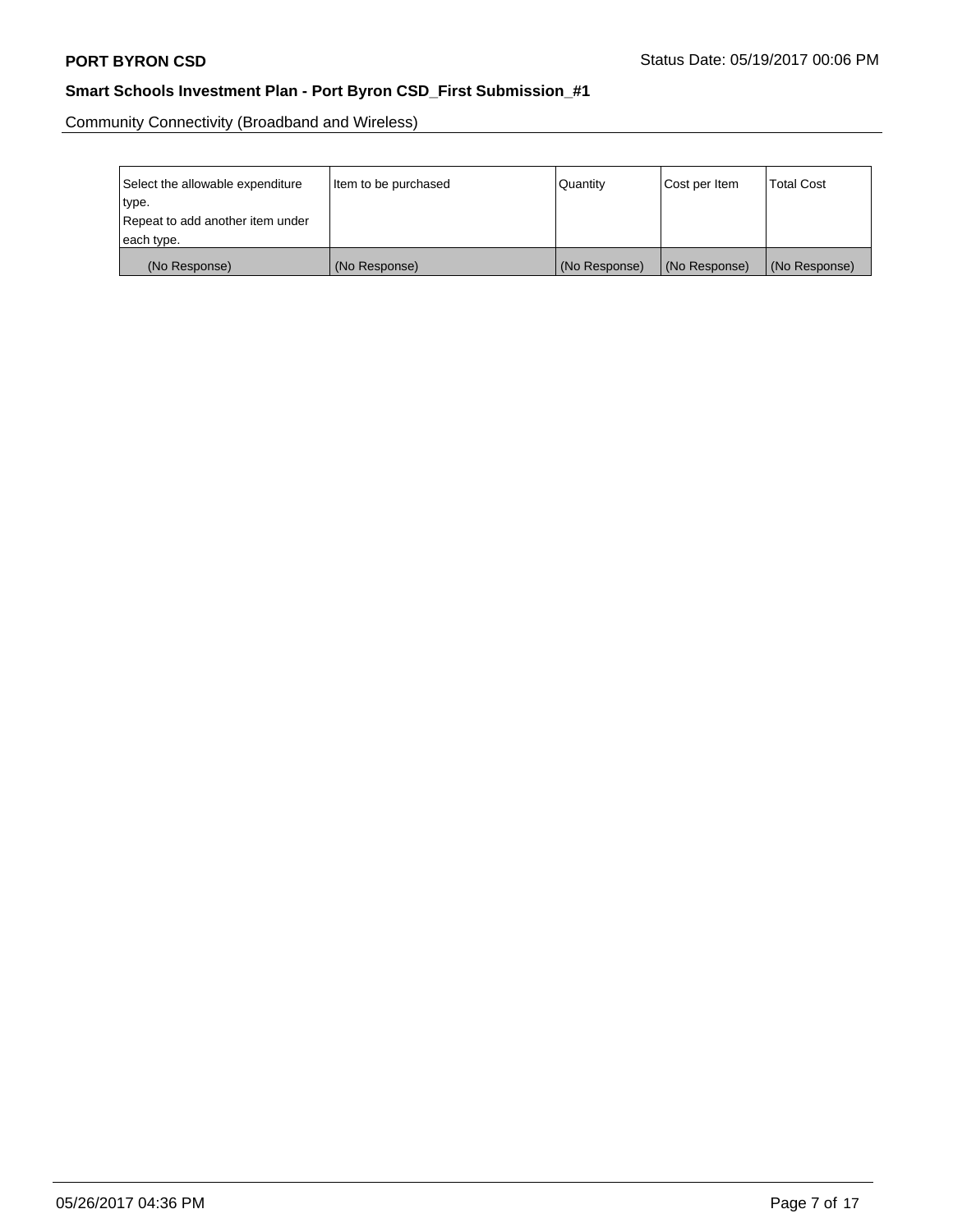#### Classroom Learning Technology

### **Questions**

**1. In order for students and faculty to receive the maximum benefit from the technology made available under the Smart Schools Bond Act, their school buildings must possess sufficient connectivity infrastructure to ensure that devices can be used during the school day. Smart Schools Investment Plans must demonstrate that sufficient infrastructure that meets the Federal Communications Commission's 100 Mbps per 1,000 students standard currently exists in the buildings where new devices will be deployed, or is a planned use of a portion of Smart Schools Bond Act funds, or is under development through another funding source. Smart Schools Bond Act funds used for technology infrastructure or classroom technology investments must**

**increase the number of school buildings that meet or exceed the minimum speed standard of 100 Mbps per 1,000 students and staff within 12 months. This standard may be met on either a contracted 24/7 firm service or a "burstable" capability. If the standard is met under the burstable criteria, it must be:**

**1. Specifically codified in a service contract with a provider, and**

**2. Guaranteed to be available to all students and devices as needed, particularly during periods of high demand, such as computer-based testing (CBT) periods.**

**Please describe how your district already meets or is planning to meet this standard within 12 months of plan submission.**

(No Response)

- **1a. If a district believes that it will be impossible to meet this standard within 12 months, it may apply for a waiver of this requirement, as described on the Smart Schools website. The waiver must be filed and approved by SED prior to submitting this survey.**
	- $\Box$  By checking this box, you are certifying that the school district has an approved waiver of this requirement on file with the New York State Education Department.

#### **2. Connectivity Speed Calculator (Required)**

|                         | Number of<br><b>Students</b> | Multiply by<br>100 Kbps | Divide by 1000 Current Speed<br>to Convert to<br>Required<br>Speed in Mb | l in Mb          | Expected<br>Speed to be<br>Attained Within   Required<br>12 Months | <b>Expected Date</b><br><b>When</b><br>Speed Will be<br>Met |
|-------------------------|------------------------------|-------------------------|--------------------------------------------------------------------------|------------------|--------------------------------------------------------------------|-------------------------------------------------------------|
| <b>Calculated Speed</b> | (No<br>Response)             | (No Response)           | (No<br>Response)                                                         | (No<br>Response) | (No<br>Response)                                                   | (No<br>Response)                                            |

**3. If the district wishes to have students and staff access the Internet from wireless devices within the school building, or in close proximity to it, it must first ensure that it has a robust Wi-Fi network in place that has sufficient bandwidth to meet user demand.**

**Please describe how you have quantified this demand and how you plan to meet this demand.**

(No Response)

**4. All New York State public school districts are required to complete and submit an Instructional Technology Plan survey to the New York State Education Department in compliance with Section 753 of the Education Law and per Part 100.12 of the Commissioner's Regulations.**

**Districts that include educational technology purchases as part of their Smart Schools Investment Plan must have a submitted and approved Instructional Technology Plan survey on file with the New York State Education Department.**

By checking this box, you are certifying that the school district has an approved Instructional Technology Plan survey on file with the New York State Education Department.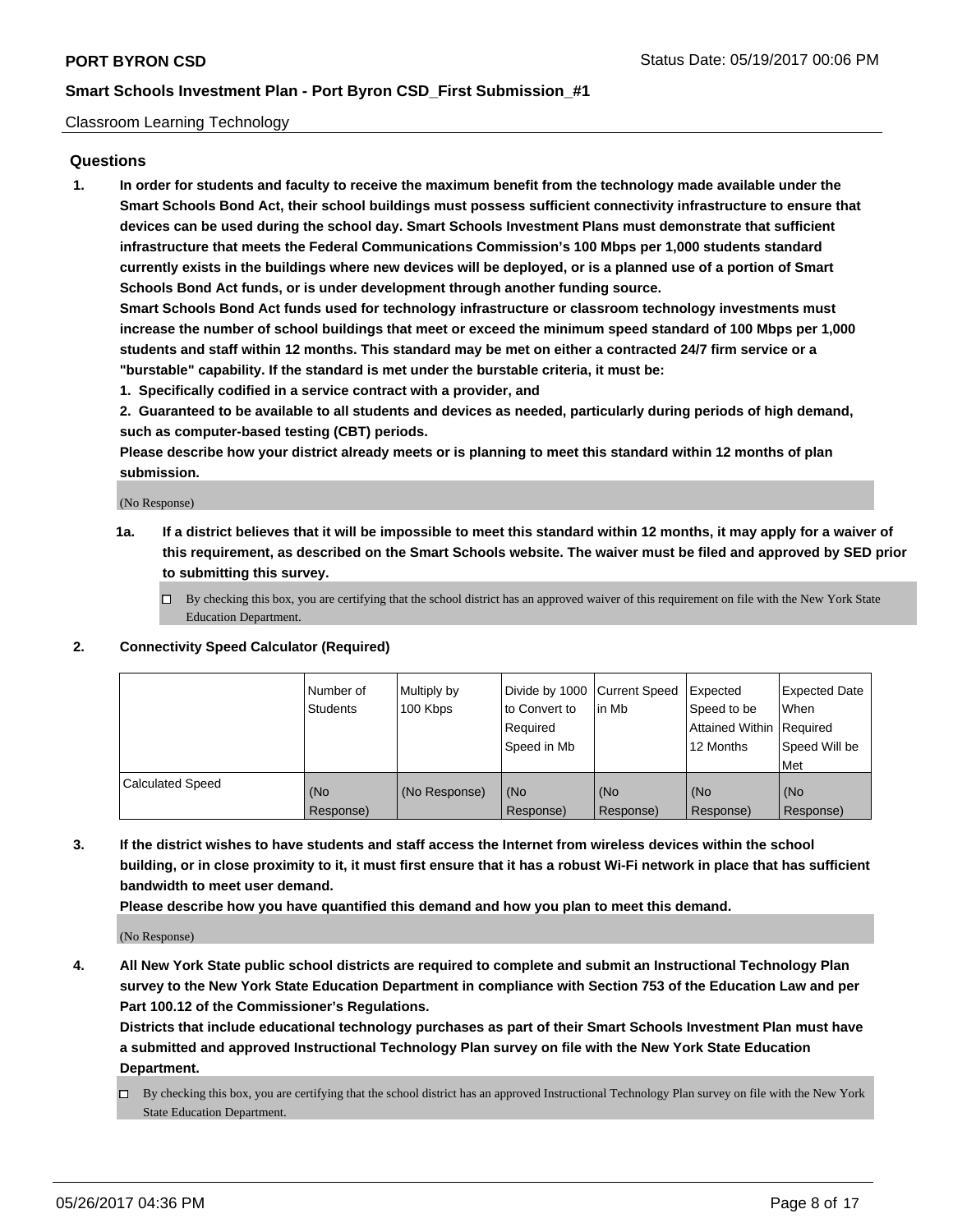#### Classroom Learning Technology

**5. Describe the devices you intend to purchase and their compatibility with existing or planned platforms or systems. Specifically address the adequacy of each facility's electrical, HVAC and other infrastructure necessary to install and support the operation of the planned technology.**

(No Response)

- **6. Describe how the proposed technology purchases will:**
	- **> enhance differentiated instruction;**
	- **> expand student learning inside and outside the classroom;**
	- **> benefit students with disabilities and English language learners; and**
	- **> contribute to the reduction of other learning gaps that have been identified within the district.**

**The expectation is that districts will place a priority on addressing the needs of students who struggle to succeed in a rigorous curriculum. Responses in this section should specifically address this concern and align with the district's Instructional Technology Plan (in particular Question 2 of E. Curriculum and Instruction: "Does the district's instructional technology plan address the needs of students with disabilities to ensure equitable access to instruction, materials and assessments?" and Question 3 of the same section: "Does the district's instructional technology plan address the provision of assistive technology specifically for students with disabilities to ensure access to and participation in the general curriculum?"**

(No Response)

**7. Where appropriate, describe how the proposed technology purchases will enhance ongoing communication with parents and other stakeholders and help the district facilitate technology-based regional partnerships, including distance learning and other efforts.**

(No Response)

**8. Describe the district's plan to provide professional development to ensure that administrators, teachers and staff can employ the technology purchased to enhance instruction successfully.**

**Note: This response should be aligned and expanded upon in accordance with your district's response to Question 1 of F. Professional Development of your Instructional Technology Plan: "Please provide a summary of professional development offered to teachers and staff, for the time period covered by this plan, to support technology to enhance teaching and learning. Please include topics, audience and method of delivery within your summary."**

(No Response)

- **9. Districts must contact the SUNY/CUNY teacher preparation program that supplies the largest number of the district's new teachers to request advice on innovative uses and best practices at the intersection of pedagogy and educational technology.**
	- By checking this box, you certify that you have contacted the SUNY/CUNY teacher preparation program that supplies the largest number of your new teachers to request advice on these issues.
	- **9a. Please enter the name of the SUNY or CUNY Institution that you contacted.**

(No Response)

**9b. Enter the primary Institution phone number.**

(No Response)

**9c. Enter the name of the contact person with whom you consulted and/or will be collaborating with on innovative uses of technology and best practices.**

(No Response)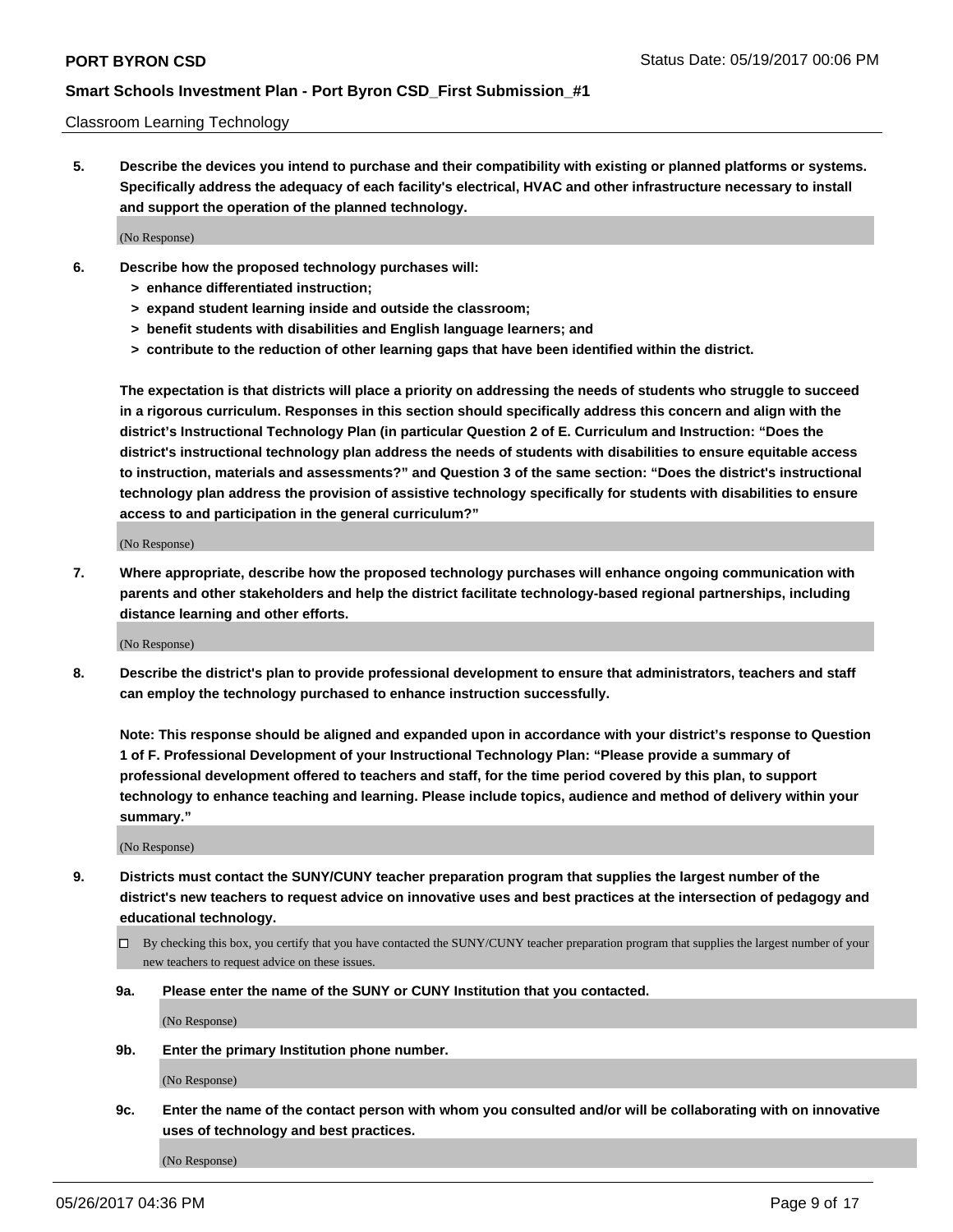Classroom Learning Technology

**10. A district whose Smart Schools Investment Plan proposes the purchase of technology devices and other hardware must account for nonpublic schools in the district.**

**Are there nonpublic schools within your school district?**

- □ Yes
- $\square$  No
- **11. Nonpublic Classroom Technology Loan Calculator**

**The Smart Schools Bond Act provides that any Classroom Learning Technology purchases made using Smart Schools funds shall be lent, upon request, to nonpublic schools in the district. However, no school district shall be required to loan technology in amounts greater than the total obtained and spent on technology pursuant to the Smart Schools Bond Act and the value of such loan may not exceed the total of \$250 multiplied by the nonpublic school enrollment in the base year at the time of enactment.**

#### **See:**

**http://www.p12.nysed.gov/mgtserv/smart\_schools/docs/Smart\_Schools\_Bond\_Act\_Guidance\_04.27.15\_Final.pdf.**

|                                     | 1. Classroom<br>Technology<br>Sub-allocation | 2. Public<br>Enrollment<br>(2014-15) | 3. Nonpublic<br>Enrollment<br>(2014-15) | l 4. Sum of<br>Public and<br>l Nonpublic<br>Enrollment                                        | 15. Total Per<br>Pupil Sub-<br>l allocation | l 6. Total<br>Nonpublic Loan<br>l Amount |
|-------------------------------------|----------------------------------------------|--------------------------------------|-----------------------------------------|-----------------------------------------------------------------------------------------------|---------------------------------------------|------------------------------------------|
| Calculated Nonpublic Loan<br>Amount |                                              |                                      |                                         | (No Response)   (No Response)   (No Response)   (No Response)   (No Response)   (No Response) |                                             |                                          |

**12. To ensure the sustainability of technology purchases made with Smart Schools funds, districts must demonstrate a long-term plan to maintain and replace technology purchases supported by Smart Schools Bond Act funds. This sustainability plan shall demonstrate a district's capacity to support recurring costs of use that are ineligible for Smart Schools Bond Act funding such as device maintenance, technical support, Internet and wireless fees, maintenance of hotspots, staff professional development, building maintenance and the replacement of incidental items. Further, such a sustainability plan shall include a long-term plan for the replacement of purchased devices and equipment at the end of their useful life with other funding sources.**

 $\Box$  By checking this box, you certify that the district has a sustainability plan as described above.

**13. Districts must ensure that devices purchased with Smart Schools Bond funds will be distributed, prepared for use, maintained and supported appropriately. Districts must maintain detailed device inventories in accordance with generally accepted accounting principles.**

By checking this box, you certify that the district has a distribution and inventory management plan and system in place.

**14. If you are submitting an allocation for Classroom Learning Technology complete this table. Note that the calculated Total at the bottom of the table must equal the Total allocation for this category that you entered in the SSIP Overview overall budget.**

|                          | Sub-Allocation |
|--------------------------|----------------|
| Interactive Whiteboards  | (No Response)  |
| <b>Computer Servers</b>  | (No Response)  |
| <b>Desktop Computers</b> | (No Response)  |
| Laptop Computers         | (No Response)  |
| <b>Tablet Computers</b>  | (No Response)  |
| <b>Other Costs</b>       | (No Response)  |
| Totals:                  | 0              |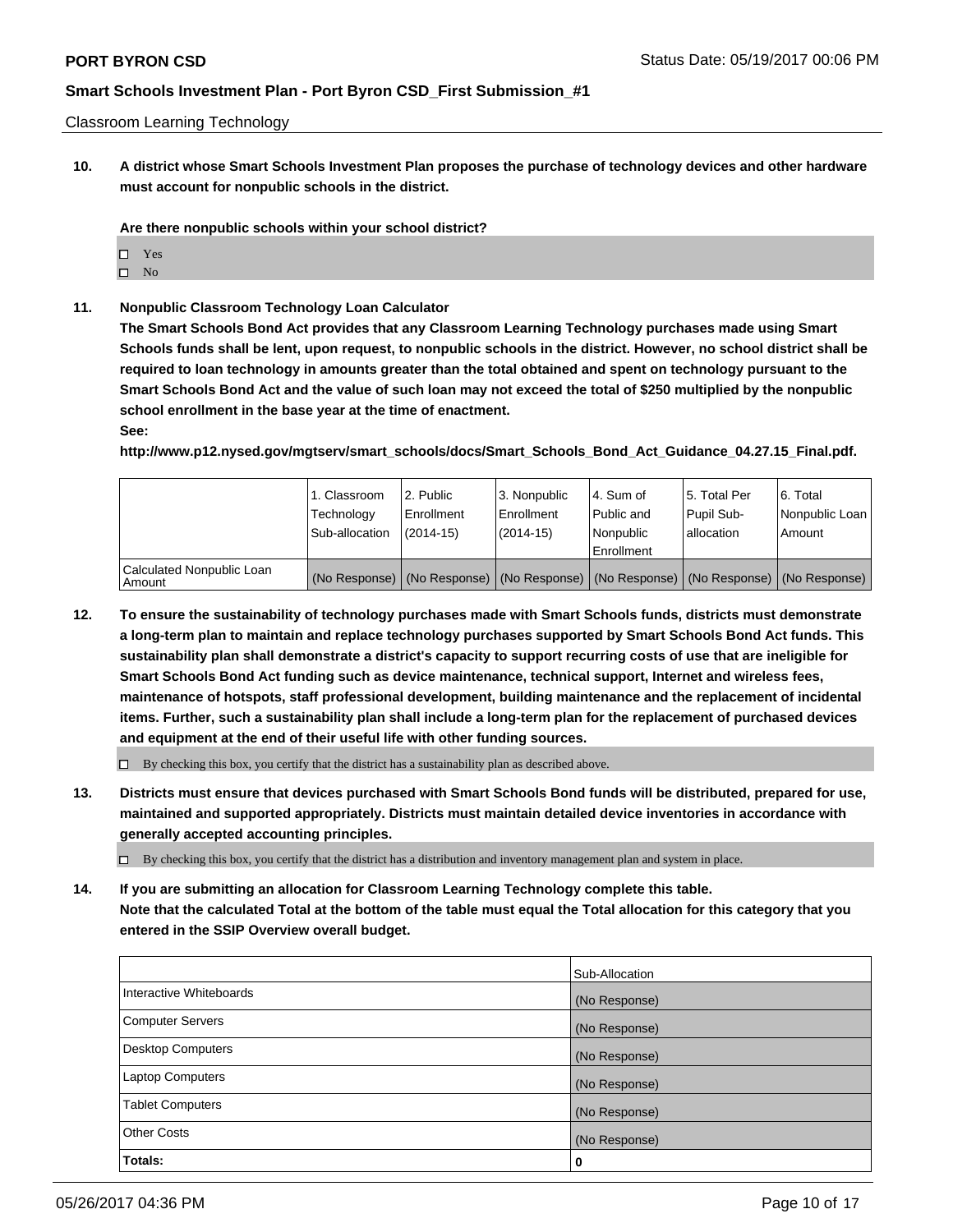Classroom Learning Technology

**15. Please detail the type, quantity, per unit cost and total cost of the eligible items under each sub-category. This is especially important for any expenditures listed under the "Other" category. All expenditures must be capital-bond eligible to be reimbursed through the SSBA. If you have any questions, please contact us directly through smartschools@nysed.gov.**

**Please specify in the "Item to be Purchased" field which specific expenditures and items are planned to meet the district's nonpublic loan requirement, if applicable.**

**NOTE: Wireless Access Points that will be loaned/purchased for nonpublic schools should ONLY be included in this category, not under School Connectivity, where public school districts would list them.**

| Select the allowable expenditure | I Item to be Purchased | Quantity      | Cost per Item | <b>Total Cost</b> |
|----------------------------------|------------------------|---------------|---------------|-------------------|
| type.                            |                        |               |               |                   |
| Repeat to add another item under |                        |               |               |                   |
| each type.                       |                        |               |               |                   |
| (No Response)                    | (No Response)          | (No Response) | (No Response) | (No Response)     |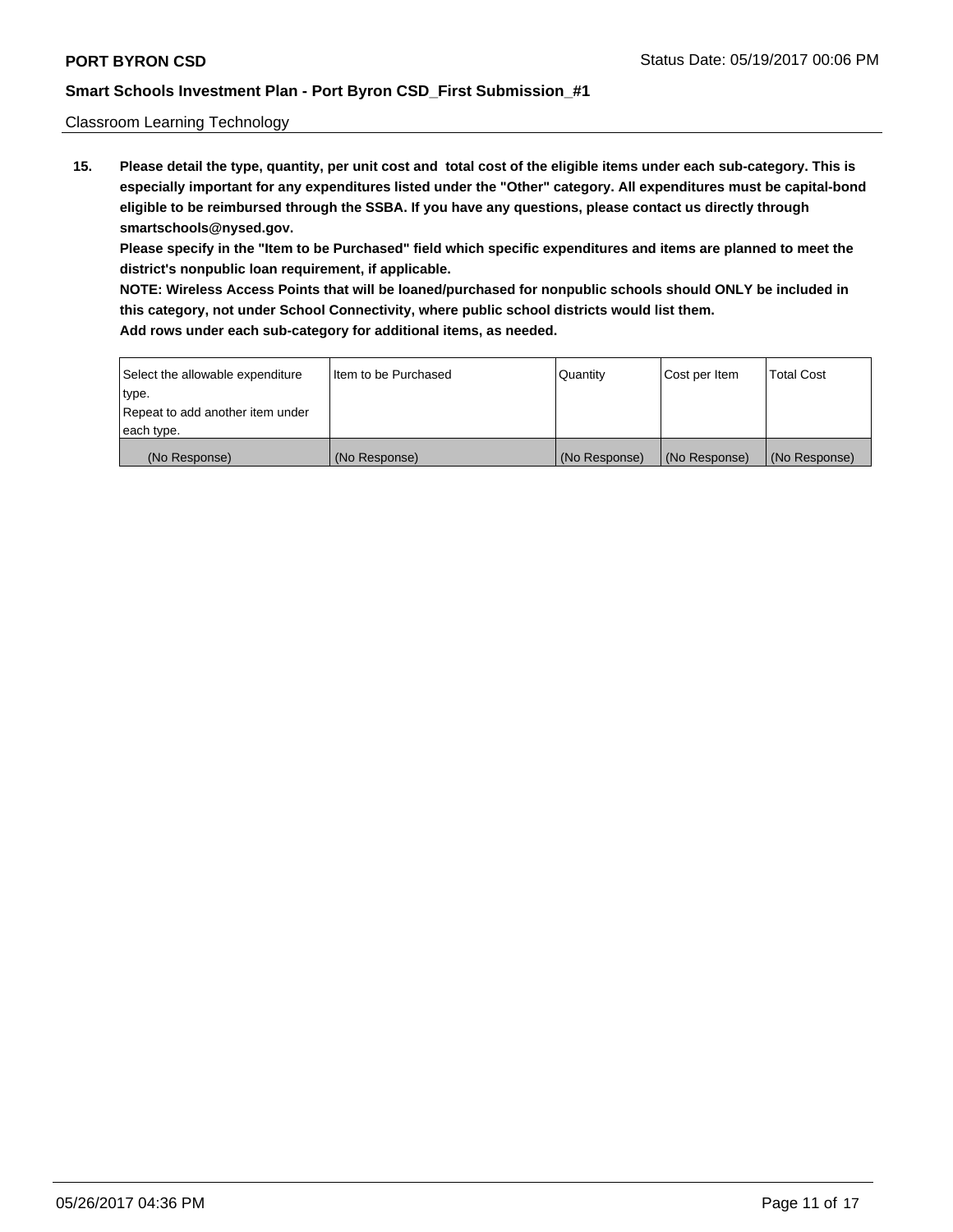#### Pre-Kindergarten Classrooms

### **Group 1**

**1. Provide information regarding how and where the district is currently serving pre-kindergarten students and justify the need for additional space with enrollment projections over 3 years.**

(No Response)

- **2. Describe the district's plan to construct, enhance or modernize education facilities to accommodate prekindergarten programs. Such plans must include:**
	- **Specific descriptions of what the district intends to do to each space;**
	- **An affirmation that pre-kindergarten classrooms will contain a minimum of 900 square feet per classroom;**
	- **The number of classrooms involved;**
	- **The approximate construction costs per classroom; and**

**- Confirmation that the space is district-owned or has a long-term lease that exceeds the probable useful life of the improvements.**

(No Response)

**3. Smart Schools Bond Act funds may only be used for capital construction costs. Describe the type and amount of additional funds that will be required to support ineligible ongoing costs (e.g. instruction, supplies) associated with any additional pre-kindergarten classrooms that the district plans to add.**

(No Response)

**4. All plans and specifications for the erection, repair, enlargement or remodeling of school buildings in any public school district in the State must be reviewed and approved by the Commissioner. Districts that plan capital projects using their Smart Schools Bond Act funds will undergo a Preliminary Review Process by the Office of Facilities Planning.**

**Please indicate on a separate row each project number given to you by the Office of Facilities Planning.**

| Project Number |  |
|----------------|--|
| (No Response)  |  |

**5. If you have made an allocation for Pre-Kindergarten Classrooms, complete this table.**

**Note that the calculated Total at the bottom of the table must equal the Total allocation for this category that you entered in the SSIP Overview overall budget.**

|                                          | Sub-Allocation |
|------------------------------------------|----------------|
| Construct Pre-K Classrooms               | (No Response)  |
| Enhance/Modernize Educational Facilities | (No Response)  |
| Other Costs                              | (No Response)  |
| Totals:                                  | 0              |

**6. Please detail the type, quantity, per unit cost and total cost of the eligible items under each sub-category. This is especially important for any expenditures listed under the "Other" category. All expenditures must be capital-bond eligible to be reimbursed through the SSBA. If you have any questions, please contact us directly through smartschools@nysed.gov.**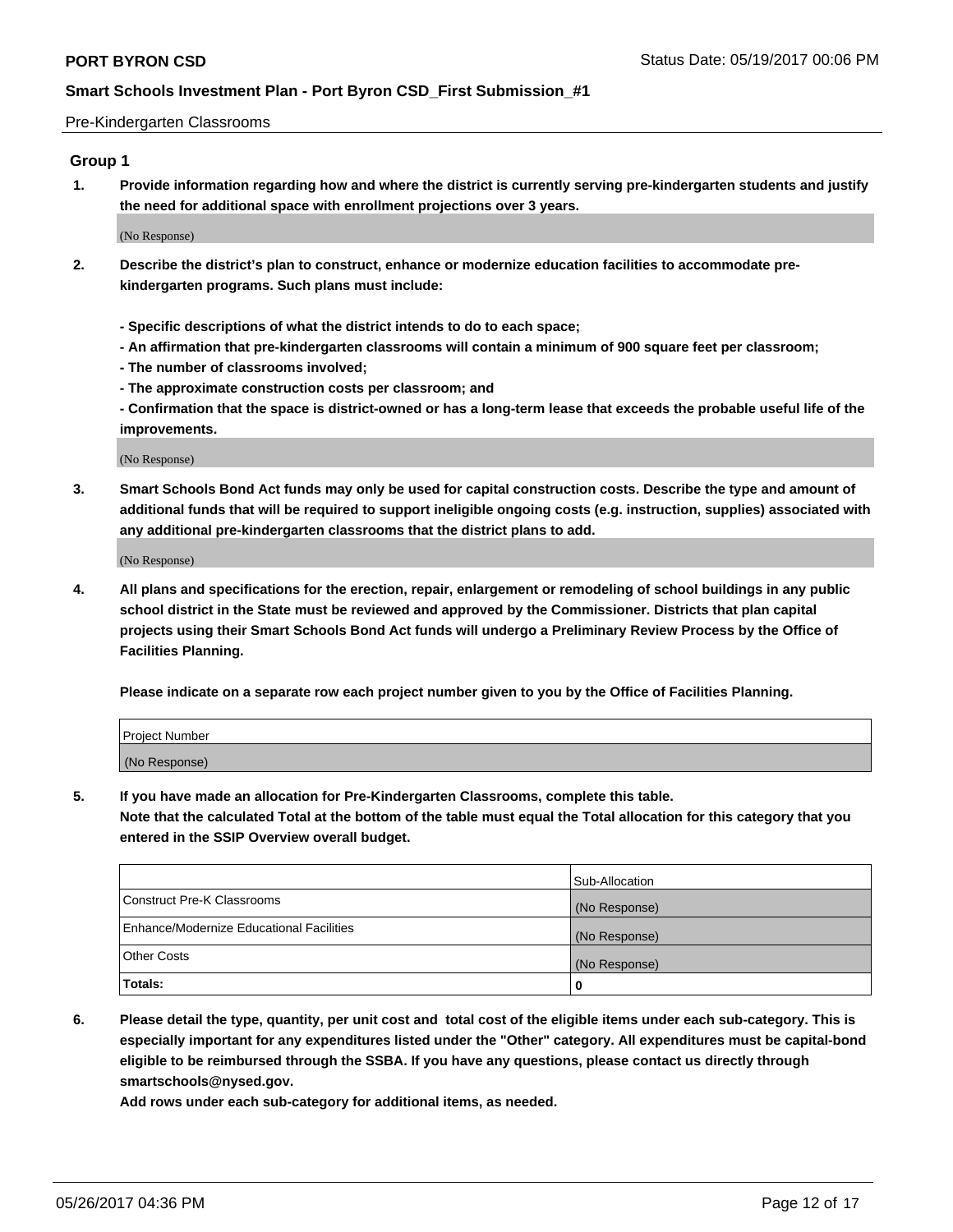Pre-Kindergarten Classrooms

| Select the allowable expenditure<br>type.      | Item to be purchased | Quantity      | Cost per Item | <b>Total Cost</b> |
|------------------------------------------------|----------------------|---------------|---------------|-------------------|
| Repeat to add another item under<br>each type. |                      |               |               |                   |
| (No Response)                                  | (No Response)        | (No Response) | (No Response) | (No Response)     |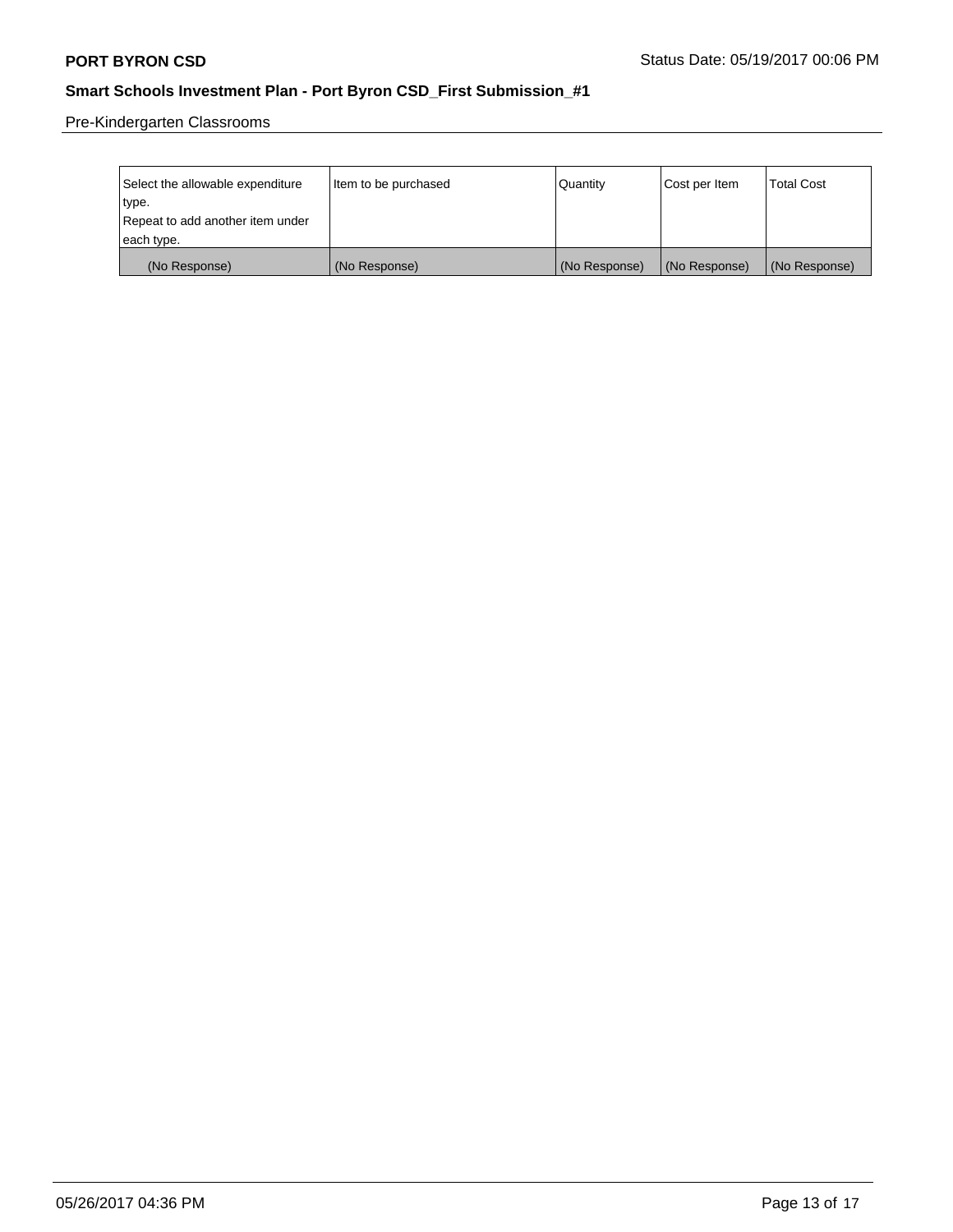Replace Transportable Classrooms

### **Group 1**

**1. Describe the district's plan to construct, enhance or modernize education facilities to provide high-quality instructional space by replacing transportable classrooms.**

(No Response)

**2. All plans and specifications for the erection, repair, enlargement or remodeling of school buildings in any public school district in the State must be reviewed and approved by the Commissioner. Districts that plan capital projects using their Smart Schools Bond Act funds will undergo a Preliminary Review Process by the Office of Facilities Planning.**

**Please indicate on a separate row each project number given to you by the Office of Facilities Planning.**

| Project Number |  |
|----------------|--|
| (No Response)  |  |

**3. For large projects that seek to blend Smart Schools Bond Act dollars with other funds, please note that Smart Schools Bond Act funds can be allocated on a pro rata basis depending on the number of new classrooms built that directly replace transportable classroom units.**

**If a district seeks to blend Smart Schools Bond Act dollars with other funds describe below what other funds are being used and what portion of the money will be Smart Schools Bond Act funds.**

(No Response)

**4. If you have made an allocation for Replace Transportable Classrooms, complete this table. Note that the calculated Total at the bottom of the table must equal the Total allocation for this category that you entered in the SSIP Overview overall budget.**

|                                                | Sub-Allocation |
|------------------------------------------------|----------------|
| Construct New Instructional Space              | (No Response)  |
| Enhance/Modernize Existing Instructional Space | (No Response)  |
| Other Costs                                    | (No Response)  |
| Totals:                                        | 0              |

**5. Please detail the type, quantity, per unit cost and total cost of the eligible items under each sub-category. This is especially important for any expenditures listed under the "Other" category. All expenditures must be capital-bond eligible to be reimbursed through the SSBA. If you have any questions, please contact us directly through smartschools@nysed.gov.**

| Select the allowable expenditure | Item to be purchased | Quantity      | Cost per Item | <b>Total Cost</b> |
|----------------------------------|----------------------|---------------|---------------|-------------------|
| type.                            |                      |               |               |                   |
| Repeat to add another item under |                      |               |               |                   |
| each type.                       |                      |               |               |                   |
| (No Response)                    | (No Response)        | (No Response) | (No Response) | (No Response)     |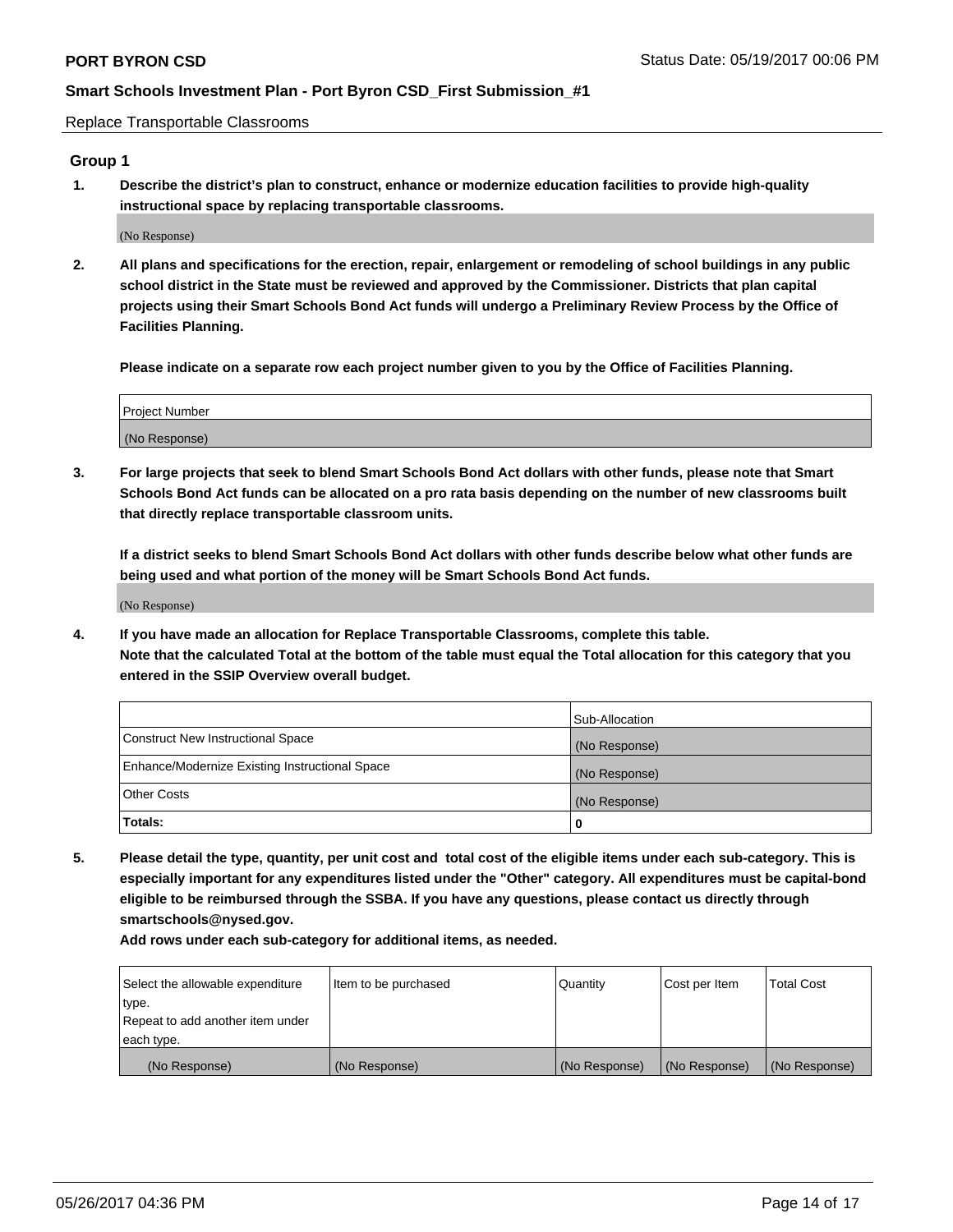High-Tech Security Features

### **Group 1**

**1. Describe how you intend to use Smart Schools Bond Act funds to install high-tech security features in school buildings and on school campuses.**

(No Response)

**2. All plans and specifications for the erection, repair, enlargement or remodeling of school buildings in any public school district in the State must be reviewed and approved by the Commissioner. Districts that plan capital projects using their Smart Schools Bond Act funds will undergo a Preliminary Review Process by the Office of Facilities Planning.** 

**Please indicate on a separate row each project number given to you by the Office of Facilities Planning.**

| <b>Project Number</b> |  |
|-----------------------|--|
| (No Response)         |  |

- **3. Was your project deemed eligible for streamlined Review?**
	- Yes  $\square$  No
- **4. Include the name and license number of the architect or engineer of record.**

| <b>Name</b>   | License Number |
|---------------|----------------|
| (No Response) | (No Response)  |

**5. If you have made an allocation for High-Tech Security Features, complete this table. Note that the calculated Total at the bottom of the table must equal the Total allocation for this category that you entered in the SSIP Overview overall budget.**

|                                                      | Sub-Allocation |
|------------------------------------------------------|----------------|
| Capital-Intensive Security Project (Standard Review) | (No Response)  |
| <b>Electronic Security System</b>                    | (No Response)  |
| <b>Entry Control System</b>                          | (No Response)  |
| Approved Door Hardening Project                      | (No Response)  |
| <b>Other Costs</b>                                   | (No Response)  |
| Totals:                                              | 0              |

**6. Please detail the type, quantity, per unit cost and total cost of the eligible items under each sub-category. This is especially important for any expenditures listed under the "Other" category. All expenditures must be capital-bond eligible to be reimbursed through the SSBA. If you have any questions, please contact us directly through smartschools@nysed.gov.**

| Select the allowable expenditure | Item to be purchased | Quantity      | Cost per Item | <b>Total Cost</b> |
|----------------------------------|----------------------|---------------|---------------|-------------------|
| type.                            |                      |               |               |                   |
| Repeat to add another item under |                      |               |               |                   |
| each type.                       |                      |               |               |                   |
| (No Response)                    | (No Response)        | (No Response) | (No Response) | (No Response)     |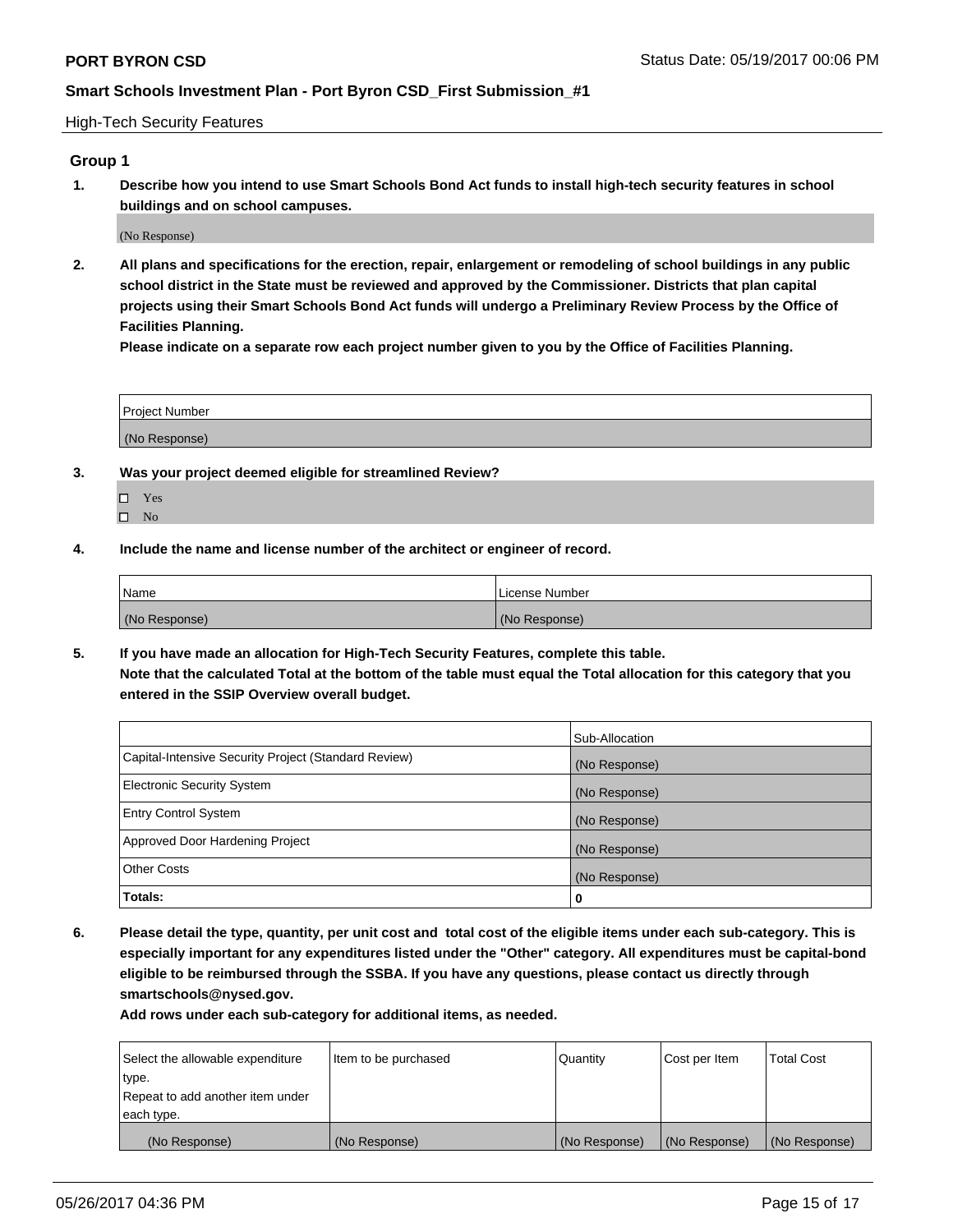Report